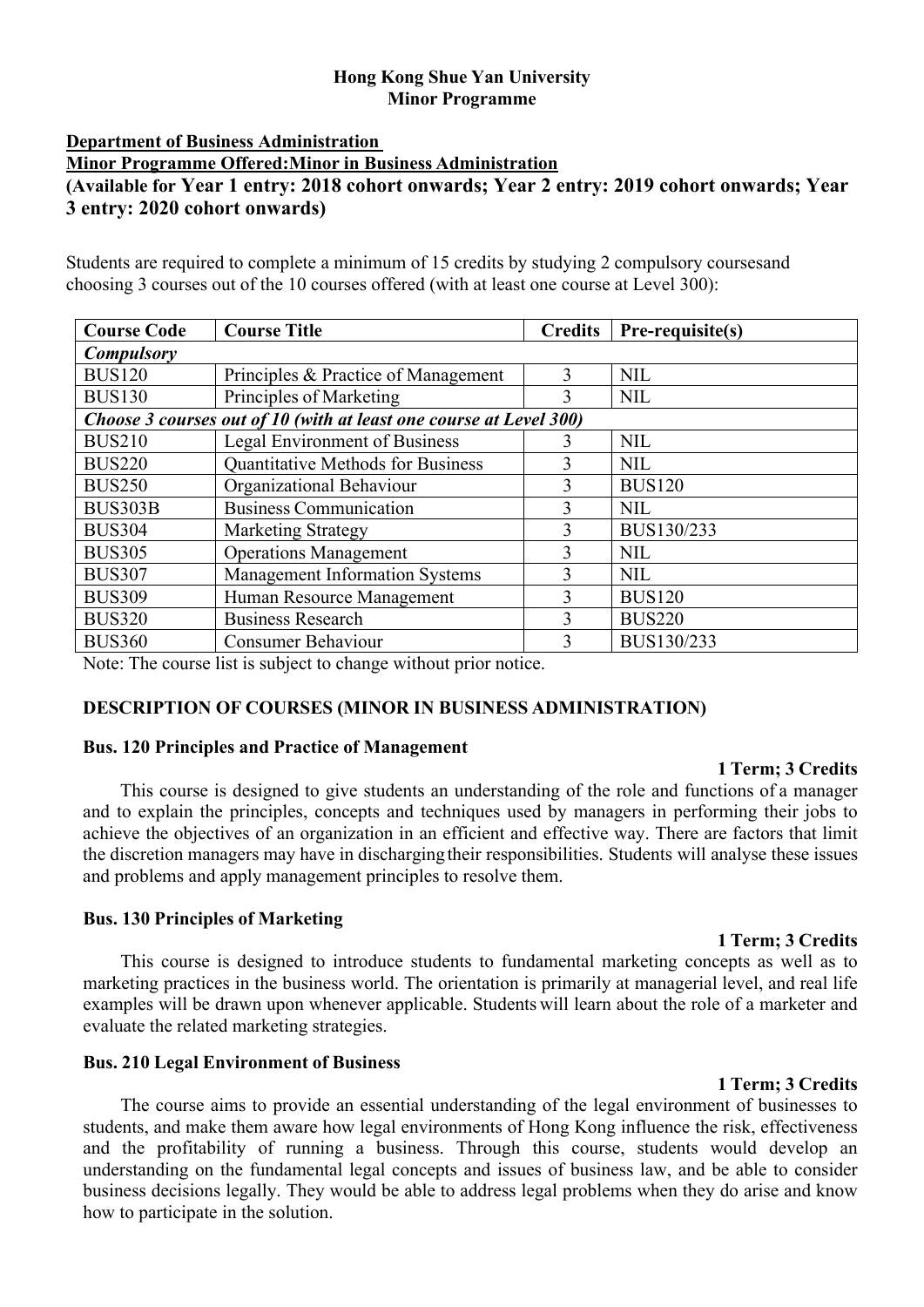#### **Bus. 220 Quantitative Methods for Business**

The overall purpose of this course is to change students' "view of the world" to incorporate statistical thinking. Specifically, this course aims to build up students' ability to apply quantitative methods to areas in business, and to solve business problem by data collection, analysis, description and interpretation. Students will also review the relevant principles and applications of quantitative methods, and their implementation by necessarystatistical tools (e.g. SPSS, Excel) for future research in the work place.

#### **Bus. 250 Organizational Behaviour**

This course aims to enhance students' abilities to use a conceptual and a pragmatic approach of understanding employees' behaviour in the organization. Moreover, this course also enriches students' knowledge and skills in diagnosing problems related to organizational behaviours and develops their skills in managing work behaviour of employees at the individual, team and organizational levels.

#### **Bus. 303B Business Communication**

**1 Term; 3 Credits** The course aims to introduce the basic concepts of corporate correspondence, presentations, dialogues, verbal discussions and meetings in a business environment; to appreciate the theories of effective communication and major business communication issues; and to develop the strategies and skills in applying communication theories and concepts to business-related situations. There is an emphasis on using English communication in group decision-making to determine optimal solutions and to drive collaborative outcomes.

#### **Bus. 304 Marketing Strategy**

Advancing from *Bus. 130 Principles of Marketing*, this course is designed to introduce to the students the frameworks for analysing markets, customers as well as competitors. By equipping the students with the necessary skills and techniques in facing marketing problems, this course covers the major topics in strategic, tactical and administrative marketing. Business cases are frequently used to illustrate how effective marketing strategies and policies are developed and implemented in real life.

#### **Bus. 305 Operations Management**

This course aims to provide students with a clear, well-structured and comprehensive understanding of basic concepts and principles of operations management. The course will highlight the very important role of operations management in both service and manufacturing industries, and the role it plays in today's global business world. Through the illustration of the current issues in business fields related to operations management, students will understand how to apply what they have learn.

#### **Bus. 307 Management Information Systems**

This course is designed to make the students knowledgeable about the fundamentals underlying the design, implementation, control, evaluation and strategic use of modern, computer-based information systems for business data processing, office automation, information reporting, decisionmaking and electronic commerce. While some of the efforts will be devoted to hands-on work with business softwares, the major emphasis will be on the managerial and strategic aspects of information technology.

#### **Bus. 309 Human Resource Management**

This aim of this course is to provide students with a basic framework of personnel management concepts and techniques focusing on the functions and activities of personnel managers. As a result, students are able to critically evaluate personnel management techniques and become problem solvers in the personnel area. They are also capable of undertaking self-appraisal as a manager and appraisal of

# **1 Term; 3 Credits**

# **1 Term; 3 Credits**

## **1 Term; 3 Credits**

**1 Term; 3 Credits**

**1 Term; 3 Credits**

## **1 Term; 3 Credits**